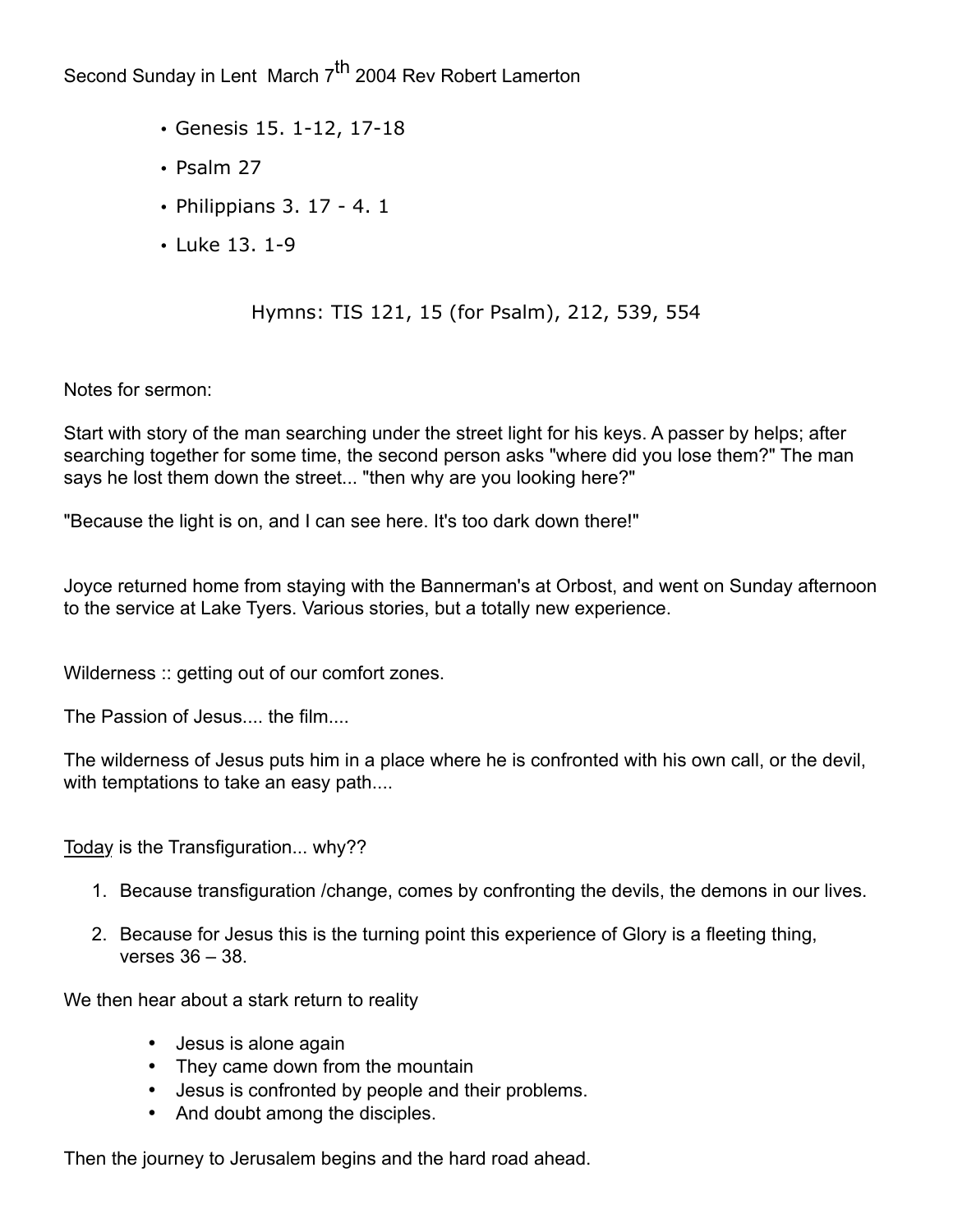3. The transfiguration is an encouraging and inspirational bright moment before the difficult journey ahead **BUT** it also points to the glory at the end of the journey: the Resurrection and entry into God's glory.

As St Paul reminds us, "our citizenship is in heaven" and that we look forward to transfomation into his glory. So I like to think of those b right moments in life as windows into God's glory and signs which inspire us along the way.

In the Old Testament reading, Abram, (before his name change), seals his covenant with God. As part of this he is promised

"look toward heaven and count the starts, if you are able to count them.

— so shall your descendents be."

Then in a dream the Lord tells Abram:

"Know this for certain, that your offspring shall be aliens in a land that is not theirs and shall be slaves there.

etc.

on one hand, the future looks bright and hopeful but is involves a difficult journey.

Eventually howeve, Abram's descendants we are told, live securely in the land.

## **We should no think this relates to the state of Israel today, but to an earlier time.**

Like the transfiguration story,

Bright and hopeful reassurance of faith followed by a difficult journey which leads into a more glorious existence.

We are on that journey!

Look to the bright spots

Not be afraid when we are out of our comfort zone and in the wilderness.